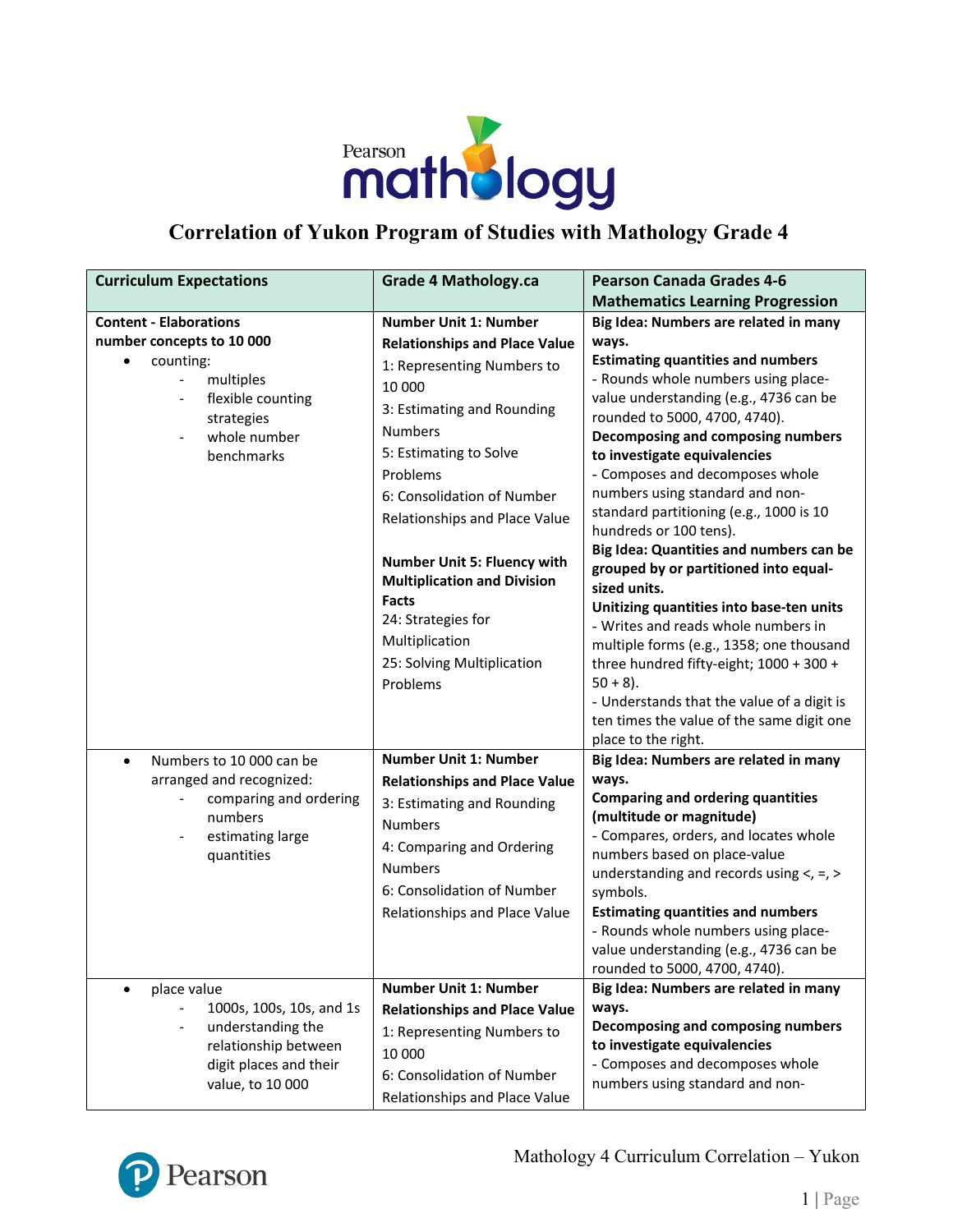|                                                                                                                                                                                                                                                                                                                                                                          |                                                                                                                                                                   | standard partitioning (e.g., 1000 is 10<br>hundreds or 100 tens).<br>Big Idea: Quantities and numbers can be<br>grouped by or partitioned into equal-<br>sized units.<br>Unitizing quantities into base-ten units<br>- Writes and reads whole numbers in<br>multiple forms (e.g., 1358; one thousand<br>three hundred fifty-eight; 1000 + 300 +<br>$50 + 8$ ).                                                                                                                                                                                                                                                                                                                                                                                                                                                                                                                                                                                                                                                                                                                                       |
|--------------------------------------------------------------------------------------------------------------------------------------------------------------------------------------------------------------------------------------------------------------------------------------------------------------------------------------------------------------------------|-------------------------------------------------------------------------------------------------------------------------------------------------------------------|------------------------------------------------------------------------------------------------------------------------------------------------------------------------------------------------------------------------------------------------------------------------------------------------------------------------------------------------------------------------------------------------------------------------------------------------------------------------------------------------------------------------------------------------------------------------------------------------------------------------------------------------------------------------------------------------------------------------------------------------------------------------------------------------------------------------------------------------------------------------------------------------------------------------------------------------------------------------------------------------------------------------------------------------------------------------------------------------------|
|                                                                                                                                                                                                                                                                                                                                                                          |                                                                                                                                                                   | - Understands that the value of a digit is<br>ten times the value of the same digit one<br>place to the right.                                                                                                                                                                                                                                                                                                                                                                                                                                                                                                                                                                                                                                                                                                                                                                                                                                                                                                                                                                                       |
| decimals to hundredths:<br>Fractions and decimals are<br>numbers that represent an<br>amount or quantity.<br>Fractions and decimals can<br>represent parts of a region, set,<br>or linear model.<br>Fractional parts and decimals are<br>equal shares or equal-sized<br>portions of a whole or unit.<br>understanding the relationship<br>between fractions and decimals | <b>Number Unit 4: Decimals</b><br>20: Exploring Tenths<br>21: Exploring Hundredths<br>23: Consolidation of Decimals                                               | Big Idea: The set of real numbers is<br>infinite.<br><b>Extending whole number understanding</b><br>to the set of real numbers<br>- Explores decimal fractions to tenths<br>(e.g., 0.1, 0.5, 0.8) and hundredths (e.g.,<br>$0.42, 0.05, 0.90$ ).<br>Big Idea: Numbers are related in many<br>ways.<br><b>Estimating quantities and numbers</b><br>- Estimates the location of decimals and<br>fractions on a number line.<br>Big Idea: Quantities and numbers can be<br>grouped by or partitioned into equal-<br>sized units.<br>Unitizing quantities into base-ten units<br>- Uses fractions with denominators of 10<br>to develop decimal fraction<br>understanding and notation (e.g., five-<br>tenths is $\frac{5}{10}$ or 0.5).<br>- Counts forwards and backwards by<br>decimal units (e.g., 0.1, 0.2,  0.9, 1.0).<br>- Understands that the value of a digit is<br>ten times the value of the same digit one<br>place to the right.<br>- Understands that the value of a digit is<br>one-tenth the value of the same digit one<br>place to the left.<br>- Writes and reads decimal numbers in |
| ordering and comparing fractions                                                                                                                                                                                                                                                                                                                                         | <b>Number Unit 3: Fractions</b>                                                                                                                                   | multiple forms (e.g., numerals, number<br>names, expanded form).<br>Big Idea: Numbers are related in many                                                                                                                                                                                                                                                                                                                                                                                                                                                                                                                                                                                                                                                                                                                                                                                                                                                                                                                                                                                            |
| comparing and ordering fractions<br>with common denominators<br>estimating fractions with<br>benchmarks (e.g., zero, half,<br>whole)<br>using concrete and visual models<br>equal partitioning                                                                                                                                                                           | 13: What Are Fractions?<br>14: Counting by Unit Fractions<br>15: Exploring Different<br>Representations of Fractions<br>17: Exploring Equivalence in<br>Fractions | ways.<br><b>Comparing and ordering quantities</b><br>(multitude or magnitude)<br>- Compares, orders, and locates fractions<br>with the same numerator or<br>denominator using reasoning (e.g., $\frac{3}{5} > \frac{3}{6}$<br>because fifths are larger parts).                                                                                                                                                                                                                                                                                                                                                                                                                                                                                                                                                                                                                                                                                                                                                                                                                                      |

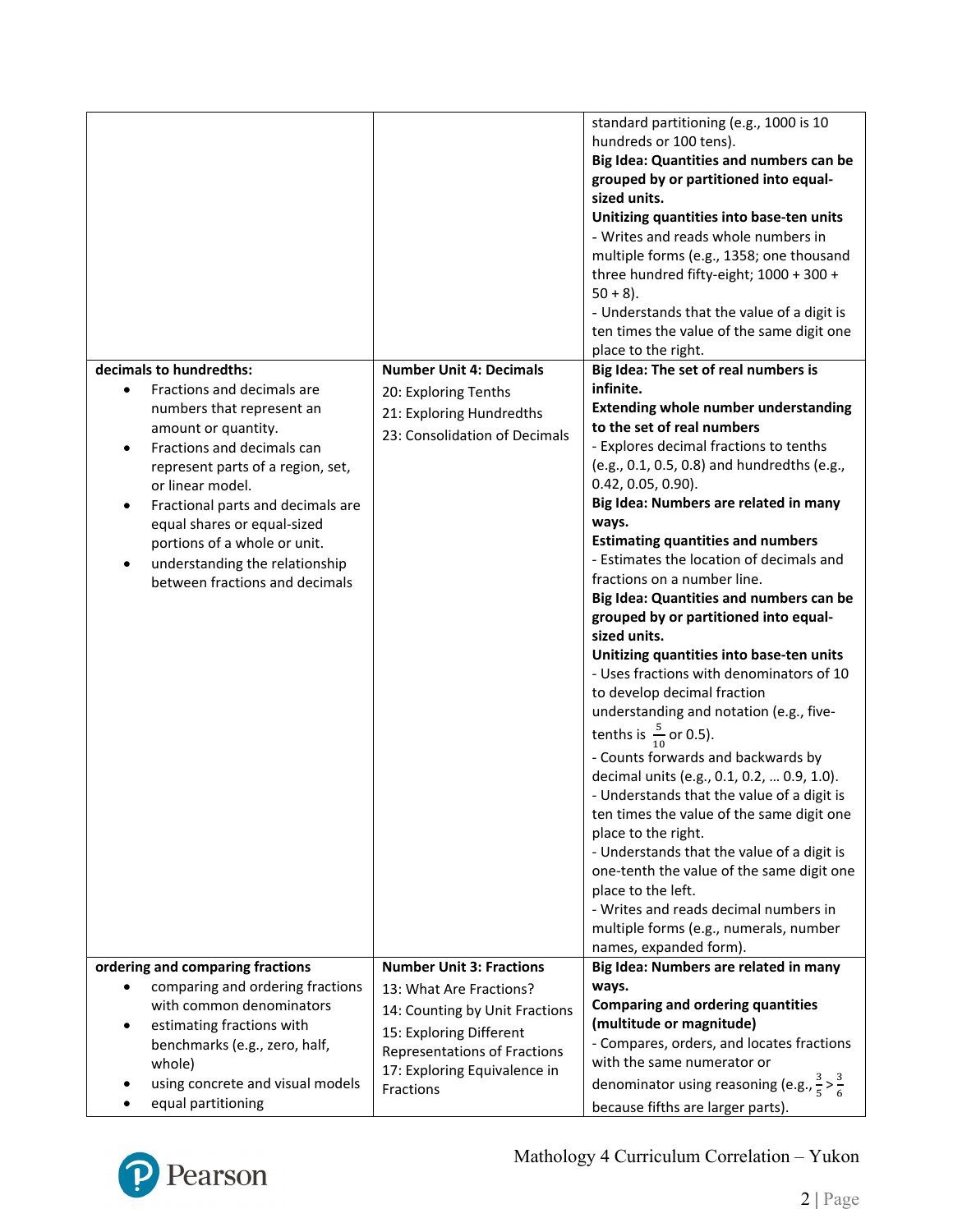|                                                                                                                                                                                                                                                                                                                                                                                                 | 18: Comparing and Ordering<br>Fractions<br>19: Consolidation of Fractions                                                                                                                                                                                                                                                                                          | <b>Estimating quantities and numbers</b><br>- Estimates the size and magnitude of<br>fractions by comparing to benchmarks.<br>Big Idea: Quantities and numbers can be<br>grouped by or partitioned into equal-<br>sized units.<br>Partitioning quantities to form fractions<br>- Partitions fractional parts into smaller<br>fractional parts (e.g., partitions halves<br>into thirds to create sixths).<br>- Uses models to describe, name, and<br>count forward and backward by unit<br>fractions.<br>- Explains that two equivalent fractions<br>represent the same part of a whole, but<br>not necessarily equal quantities (e.g., $\frac{1}{2}$ of<br>a set of 12 and $\frac{1}{2}$ of a set of 6 are equal<br>fractions, but unequal quantities).                                                                                                                                                                                                                                                                                                                 |
|-------------------------------------------------------------------------------------------------------------------------------------------------------------------------------------------------------------------------------------------------------------------------------------------------------------------------------------------------------------------------------------------------|--------------------------------------------------------------------------------------------------------------------------------------------------------------------------------------------------------------------------------------------------------------------------------------------------------------------------------------------------------------------|-------------------------------------------------------------------------------------------------------------------------------------------------------------------------------------------------------------------------------------------------------------------------------------------------------------------------------------------------------------------------------------------------------------------------------------------------------------------------------------------------------------------------------------------------------------------------------------------------------------------------------------------------------------------------------------------------------------------------------------------------------------------------------------------------------------------------------------------------------------------------------------------------------------------------------------------------------------------------------------------------------------------------------------------------------------------------|
| addition and subtraction to 10 000:<br>using flexible computation<br>$\bullet$<br>strategies, involving taking apart<br>(e.g., decomposing using friendly<br>numbers and compensating) and<br>combining numbers in a variety<br>of ways, regrouping<br>estimating sums and differences<br>to 10 000<br>using addition and subtraction in<br>real-life contexts and problem-<br>based situations | Number Unit 2: Fluency with<br><b>Addition and Subtraction</b><br>7: Estimating Sums and<br><b>Differences</b><br>8: Modelling Addition and<br>Subtraction<br>9: Adding and Subtracting<br>Larger Numbers<br>10: Using Mental Math to Add<br>and Subtract<br>11: Creating and Solving<br>Problems<br>12: Consolidation of Fluency<br>with Addition and Subtraction | Big Idea: Quantities and numbers can be<br>operated on to determine how many<br>and how much.<br>Investigating number and arithmetic<br>properties<br>- Recognizes and generates equivalent<br>numerical expressions using<br>commutative and associative properties.<br>- Understands operation relationships<br>(e.g., inverse relationship between<br>multiplication/division,<br>addition/subtraction).<br>- Understands the identity of operations<br>$(e.g., 5 + 0 = 5; 7 \times 1 = 7).$<br>Developing conceptual meaning of<br>operations<br>- Models and develops meaning for<br>whole number computation to four<br>digits.<br>Developing fluency of operations<br>- Estimates the result of whole number<br>operations using contextually relevant<br>strategies (e.g., How many buses are<br>needed to take the Grade 8 classes to the<br>museum?).<br>- Solves whole number computation<br>using efficient strategies (e.g., mental<br>computation, algorithms, calculating cost<br>of transactions and change owing, saving<br>money to make a purchase). |

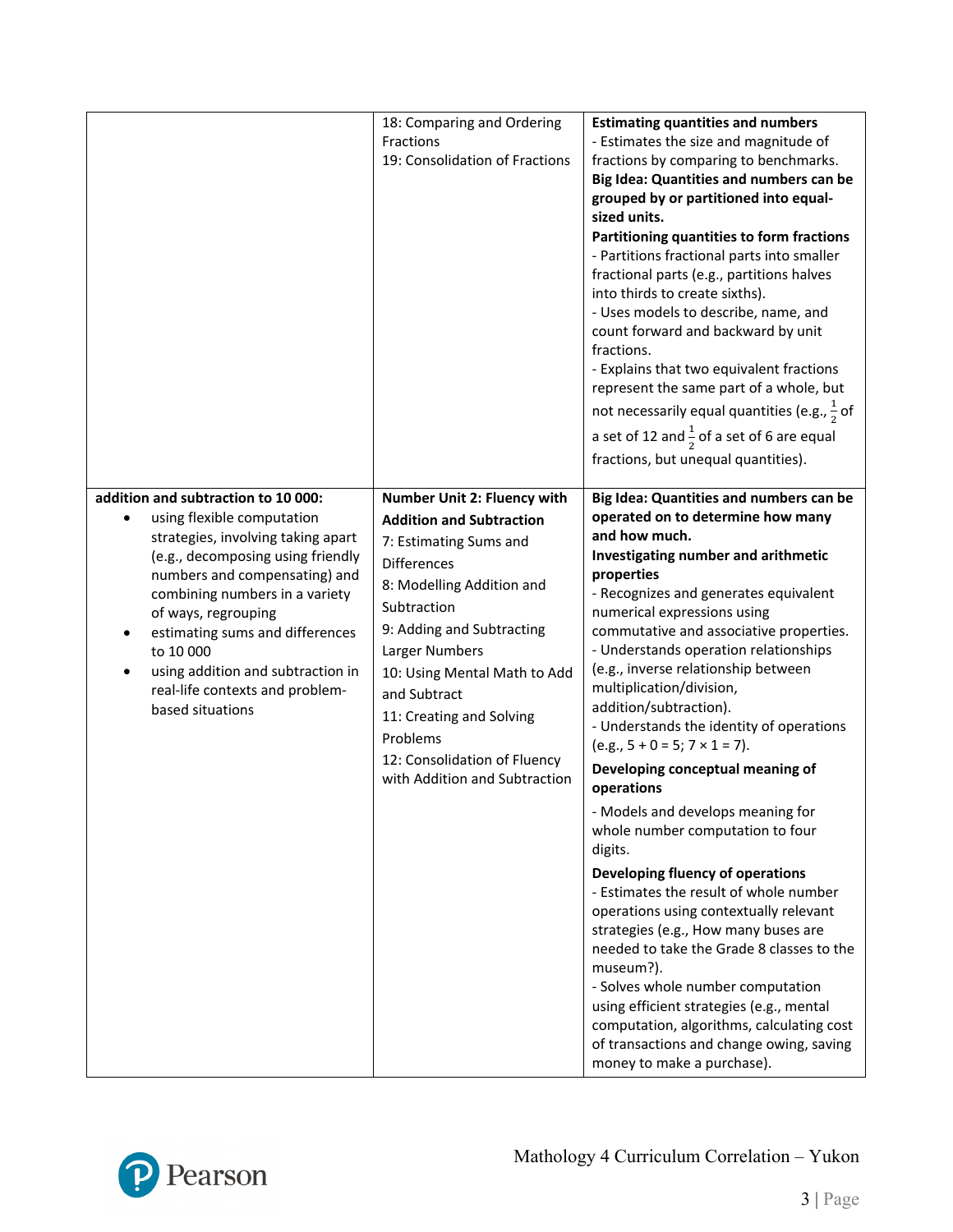| multiplication and division of two- or<br>three-digit numbers by one-digit<br>numbers:<br>understanding the relationship<br>$\bullet$<br>between multiplication and                                                                                                                                                                                     | <b>Number Unit 6: Multiplying</b><br>and Dividing Larger Numbers<br>30: Exploring Strategies for<br>Multiplying<br>31: Estimating Products                                                                                                                                                     | Big Idea: Quantities and numbers can be<br>operated on to determine how many<br>and how much.<br>Investigating number and arithmetic<br>properties                                                                                                                                                                                                                                                                                                                                                                                                                                                                                                                                                                                                                                                                            |
|---------------------------------------------------------------------------------------------------------------------------------------------------------------------------------------------------------------------------------------------------------------------------------------------------------------------------------------------------------|------------------------------------------------------------------------------------------------------------------------------------------------------------------------------------------------------------------------------------------------------------------------------------------------|-------------------------------------------------------------------------------------------------------------------------------------------------------------------------------------------------------------------------------------------------------------------------------------------------------------------------------------------------------------------------------------------------------------------------------------------------------------------------------------------------------------------------------------------------------------------------------------------------------------------------------------------------------------------------------------------------------------------------------------------------------------------------------------------------------------------------------|
| division, multiplication and<br>addition, division and subtraction<br>using flexible computational<br>$\bullet$<br>strategies (e.g., decomposing,<br>distributive principle,<br>commutative principle, repeated<br>addition and repeated<br>subtraction)<br>using multiplication and division<br>in real-life contexts and problem-<br>based situations | 32: Exploring Strategies for<br>Dividing<br>33: Estimating Quotients<br>34: Dividing with Remainders                                                                                                                                                                                           | - Recognizes and generates equivalent<br>numerical expressions using<br>commutative and associative properties.<br>- Understands operation relationships<br>(e.g., inverse relationship between<br>multiplication/division,<br>addition/subtraction).<br>Developing conceptual meaning of<br>operations<br>- Models and develops meaning for<br>whole number computation to four<br>digits.<br>Developing fluency of operations<br>- Estimates the result of whole number<br>operations using contextually relevant<br>strategies (e.g., How many buses are<br>needed to take the Grade 8 classes to the<br>museum?).<br>- Solves whole number computation<br>using efficient strategies (e.g., mental<br>computation, algorithms, calculating cost<br>of transactions and change owing, saving<br>money to make a purchase). |
| addition and subtraction of decimals to<br>hundredths:<br>estimating decimal sums and<br>$\bullet$<br>differences<br>using visual models, such as base<br>٠<br>10 blocks, place-value mats, grid<br>paper, and number lines<br>using addition and subtraction in<br>real-life contexts and problem-<br>based situations                                 | <b>Number Unit 7: Operations</b><br>with Fraction and Decimals<br>36: Estimating Sums and<br>Differences with Decimals<br>37: Adding and Subtracting<br>Decimals<br>38: Using Mental Math to Add<br>and Subtract Decimals<br>40: Consolidation of<br>Operations with Fractions and<br>Decimals | Big Idea: Quantities and numbers can be<br>operated on to determine how many<br>and how much.<br>Developing conceptual meaning of<br>operations<br>- Demonstrates an understanding of<br>decimal number computation through<br>modelling and flexible strategies.<br>Developing fluency of operations<br>- Estimates sums and differences of<br>decimal numbers (e.g., calculating cost of<br>transactions involving dollars and cents).<br>- Solves decimal number computation<br>using efficient strategies.                                                                                                                                                                                                                                                                                                                |
| addition and subtraction facts to 20<br>(developing computational fluency)                                                                                                                                                                                                                                                                              | Number Unit 2: Fluency with<br><b>Addition and Subtraction</b>                                                                                                                                                                                                                                 | Big Idea: Quantities and numbers can be<br>operated on to determine how many                                                                                                                                                                                                                                                                                                                                                                                                                                                                                                                                                                                                                                                                                                                                                  |
| Provide opportunities for<br>authentic practice, building on<br>previous grade-level addition and<br>subtraction facts.<br>flexible use of mental strategies                                                                                                                                                                                            | 10: Using Mental Math to Add<br>and Subtract<br>12: Consolidation of Fluency<br>with Addition and Subtraction                                                                                                                                                                                  | and how much.<br>Investigating number and arithmetic<br>properties<br>- Recognizes and generates equivalent<br>numerical expressions using<br>commutative and associative properties.<br>- Understands operation relationships<br>(e.g., inverse relationship between                                                                                                                                                                                                                                                                                                                                                                                                                                                                                                                                                         |

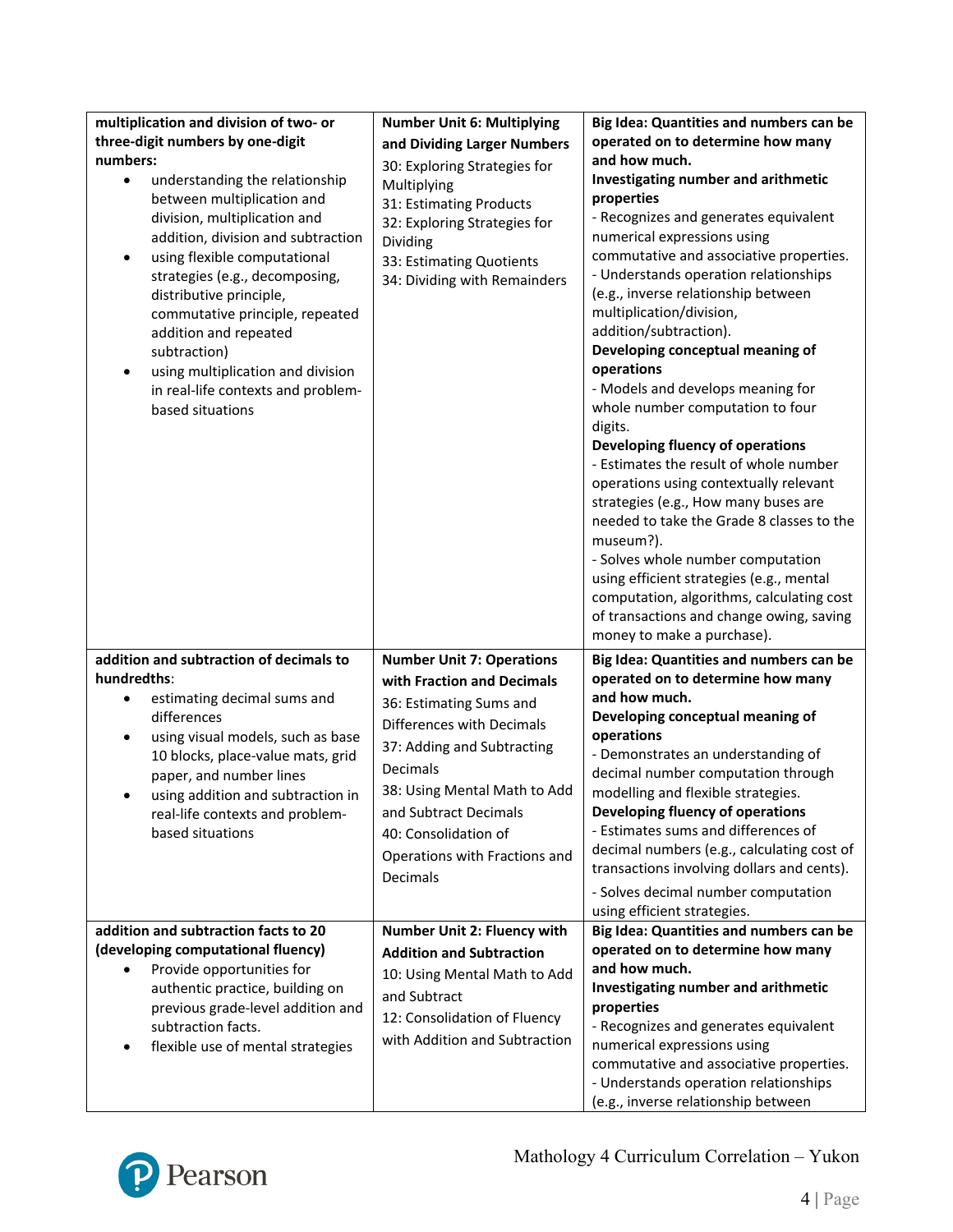| multiplication and division facts to 100<br>(introductory computational strategies)<br>Provide opportunities for<br>concrete and pictorial<br>representations of multiplication.<br>building computational fluency<br>٠<br>Use games to provide<br>$\bullet$                                                                                                                                                                                                                                                                                                | Number Unit 5: Fluency with<br><b>Multiplication and Division</b><br><b>Facts</b><br><b>Number Unit 5: Fluency with</b><br><b>Multiplication and Division</b><br><b>Facts</b><br>24: Strategies for                        | multiplication/division,<br>addition/subtraction).<br>- Understands the identity of operations<br>$(e.g., 5 + 0 = 5; 7 \times 1 = 7).$<br>Big Idea: Quantities and numbers can be<br>operated on to determine how many<br>and how much.<br>Investigating number and arithmetic<br>properties<br>- Recognizes and generates equivalent<br>numerical expressions using                                                                                                                                                                                                                                                                                                                                                                                                           |
|-------------------------------------------------------------------------------------------------------------------------------------------------------------------------------------------------------------------------------------------------------------------------------------------------------------------------------------------------------------------------------------------------------------------------------------------------------------------------------------------------------------------------------------------------------------|----------------------------------------------------------------------------------------------------------------------------------------------------------------------------------------------------------------------------|--------------------------------------------------------------------------------------------------------------------------------------------------------------------------------------------------------------------------------------------------------------------------------------------------------------------------------------------------------------------------------------------------------------------------------------------------------------------------------------------------------------------------------------------------------------------------------------------------------------------------------------------------------------------------------------------------------------------------------------------------------------------------------|
| opportunities for authentic<br>practice of multiplication<br>computations.<br>looking for patterns in numbers,<br>$\bullet$<br>such as in a hundred chart, to<br>develop understanding of<br>multiplication computation<br>Connect multiplication to skip-<br>٠<br>counting.<br>Connecting multiplication to<br>٠<br>division and repeated addition.<br>using mental math strategies,<br>$\bullet$<br>such as doubling or halving<br>Students should be able to recall<br>$\bullet$<br>the following multiplication facts<br>by the end of Grade 4 (2s, 5s, | Multiplication<br>25: Solving Multiplication<br>Problems<br>26: Relating Multiplication<br>and Division<br>27: Strategies for Division<br>29: Consolidation of Fluency<br>with Multiplication and<br><b>Division Facts</b> | commutative and associative properties.<br>- Understands operational relationships<br>(e.g., inverse relationship between<br>multiplication/division,<br>addition/subtraction).<br>- Understands the identity of operations<br>$(e.g., 5 + 0 = 5; 7 \times 1 = 7).$<br>Developing fluency of operations<br>- Fluently recalls multiplication and<br>division facts to 100.                                                                                                                                                                                                                                                                                                                                                                                                     |
| 10s).<br>increasing and decreasing patterns using                                                                                                                                                                                                                                                                                                                                                                                                                                                                                                           | <b>Patterning Unit 1: Increasing</b>                                                                                                                                                                                       | Big Idea: Regularity and repetition form                                                                                                                                                                                                                                                                                                                                                                                                                                                                                                                                                                                                                                                                                                                                       |
| tables and charts:                                                                                                                                                                                                                                                                                                                                                                                                                                                                                                                                          | and Decreasing Patterns                                                                                                                                                                                                    | patterns that can be generalized and                                                                                                                                                                                                                                                                                                                                                                                                                                                                                                                                                                                                                                                                                                                                           |
| Change in patterns can be<br>$\bullet$<br>represented in charts, graphs,<br>and tables.<br>using words and numbers to<br>describe increasing and<br>decreasing patterns<br>fish stocks in lakes, life<br>expectancies                                                                                                                                                                                                                                                                                                                                       | 2: Investigating Increasing and<br><b>Decreasing Patterns</b><br>3: Representing Patterns<br>4: Investigating Number<br>Relationships<br>6: Consolidation of Increasing<br>and Decreasing Patterns                         | predicted mathematically.<br>Representing patterns, relations, and<br>functions<br>- Describes, generates, extends,<br>translates, and corrects number and<br>shape patterns that follow a<br>predetermined rule.<br>- Uses multiple approaches to model<br>situations involving repetition (i.e.,<br>repeating patterns) and change (i.e.,<br>increasing/decreasing patterns) (e.g.,<br>using objects, tables, graphs, symbols,<br>loops and nested loops in coding).<br>Generalizing and analyzing patterns,<br>relations, and functions<br>- Explains the rule for numeric patterns<br>including the starting point and change<br>(e.g., given: 16, 22, 28, 34,  Start at 16<br>and add 6 each time).<br>- Describes numeric and shape patterns<br>using words and numbers. |

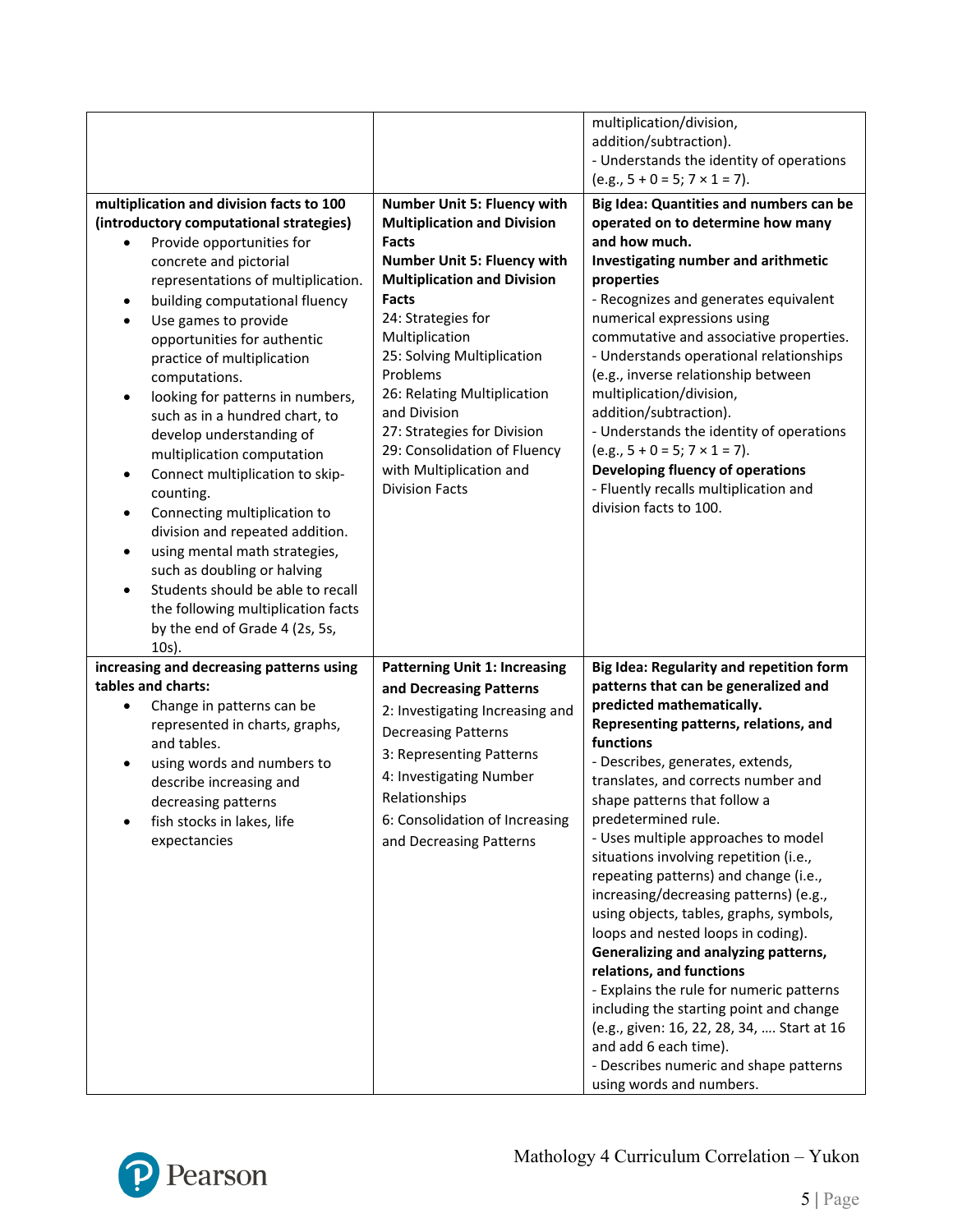| algebraic relationships among quantities:<br>representing and explaining one-<br>step equations with an unknown<br>number<br>describing pattern rules, using<br>$\bullet$<br>words and numbers from<br>concrete and pictorial<br>representations<br>planning a camping or hiking trip;<br>planning for quantities and<br>materials needed per individual<br>and group over time | <b>Patterning Unit 2: Variables</b><br>and Equations<br>7: Using Symbols<br>12: Using Equations to Solve<br>Problems<br>13: Consolidation of Variables<br>and Equations                                                                                                                                                                 | Big Idea: Patterns and relations can be<br>represented with symbols, equations,<br>and expressions.<br>Understanding equality and inequality,<br>building on generalized properties of<br>numbers and operations<br>- Expresses a one-step mathematical<br>problem as an equation using a symbol or<br>letter to represent an unknown number<br>(e.g., Sena had some tokens and used<br>four. She has seven left: $\Box - 4 = 7$ ).<br>Using variables, algebraic expressions,<br>and equations to represent<br>mathematical relations<br>- Understands an unknown quantity (i.e.,<br>variable) may be represented by a<br>symbol or letter (e.g., $13 - \square = 8$ ; $4n =$<br>$12$ ).<br>- Flexibly uses symbols and letters to<br>represent unknown quantities in<br>equations (e.g., knows that $4 + \square = 7$ ; $4 +$<br>$x = 7$ ; and $4 + y = 7$ all represent the same<br>equation with $\Box$ , x, and y representing<br>the same value).<br>- Interprets and writes algebraic<br>expressions (e.g., 2n means two times a<br>number; subtracting a number from 7<br>can be written as $7 - n$ ). |
|---------------------------------------------------------------------------------------------------------------------------------------------------------------------------------------------------------------------------------------------------------------------------------------------------------------------------------------------------------------------------------|-----------------------------------------------------------------------------------------------------------------------------------------------------------------------------------------------------------------------------------------------------------------------------------------------------------------------------------------|----------------------------------------------------------------------------------------------------------------------------------------------------------------------------------------------------------------------------------------------------------------------------------------------------------------------------------------------------------------------------------------------------------------------------------------------------------------------------------------------------------------------------------------------------------------------------------------------------------------------------------------------------------------------------------------------------------------------------------------------------------------------------------------------------------------------------------------------------------------------------------------------------------------------------------------------------------------------------------------------------------------------------------------------------------------------------------------------------------------|
| one-step equations with an unknown<br>number, using all operations:<br>one-step equations for all<br>operations involving an unknown<br>number (e.g., $- + 4 = 15$ , $15 - \Box$<br>$= 11$<br>start unknown (e.g., $n + 15 = 20$ ,<br>$20 - 15 = \Box$<br>change unknown (e.g., $12 + n =$<br>20)<br>result unknown (e.g., $6 + 13 =$ _)                                        | <b>Patterning Unit 2: Variables</b><br>and Equations<br>7: Using Symbols<br>8: Solving Equations<br>Concretely<br>9: Solving Addition and<br><b>Subtraction Equations</b><br>11: Solving Multiplication and<br><b>Division Equations</b><br>12: Using Equations to Solve<br>Problems<br>13: Consolidation of Variables<br>and Equations | - Understands a variable as a changing<br>quantity (e.g., 5s, where s can be any<br>value).<br>Big Idea: Patterns and relations can be<br>represented with symbols, equations,<br>and expressions.<br>Understanding equality and inequality,<br>building on generalized properties of<br>numbers and operations<br>- Determines an unknown number in<br>simple one-step equations using different<br>strategies (e.g., $n \times 3 = 12$ ; $13 - \square = 8$ ).<br>- Uses arithmetic properties to<br>investigate and transform one-step<br>addition and multiplication equations<br>(e.g., $5 + 4 = 9$ and $5 + a = 9$ have the<br>same structure and can be rearranged in<br>similar ways to maintain equality: $4 + 5 =$<br>9 and $a + 5 = 9$ ).<br>- Uses arithmetic properties to<br>investigate and transform one-step<br>subtraction and division equations (e.g.,<br>$12 - 5 = 7$ and $12 - b = 7$ have the same<br>structure and can be rearranged in                                                                                                                                                |

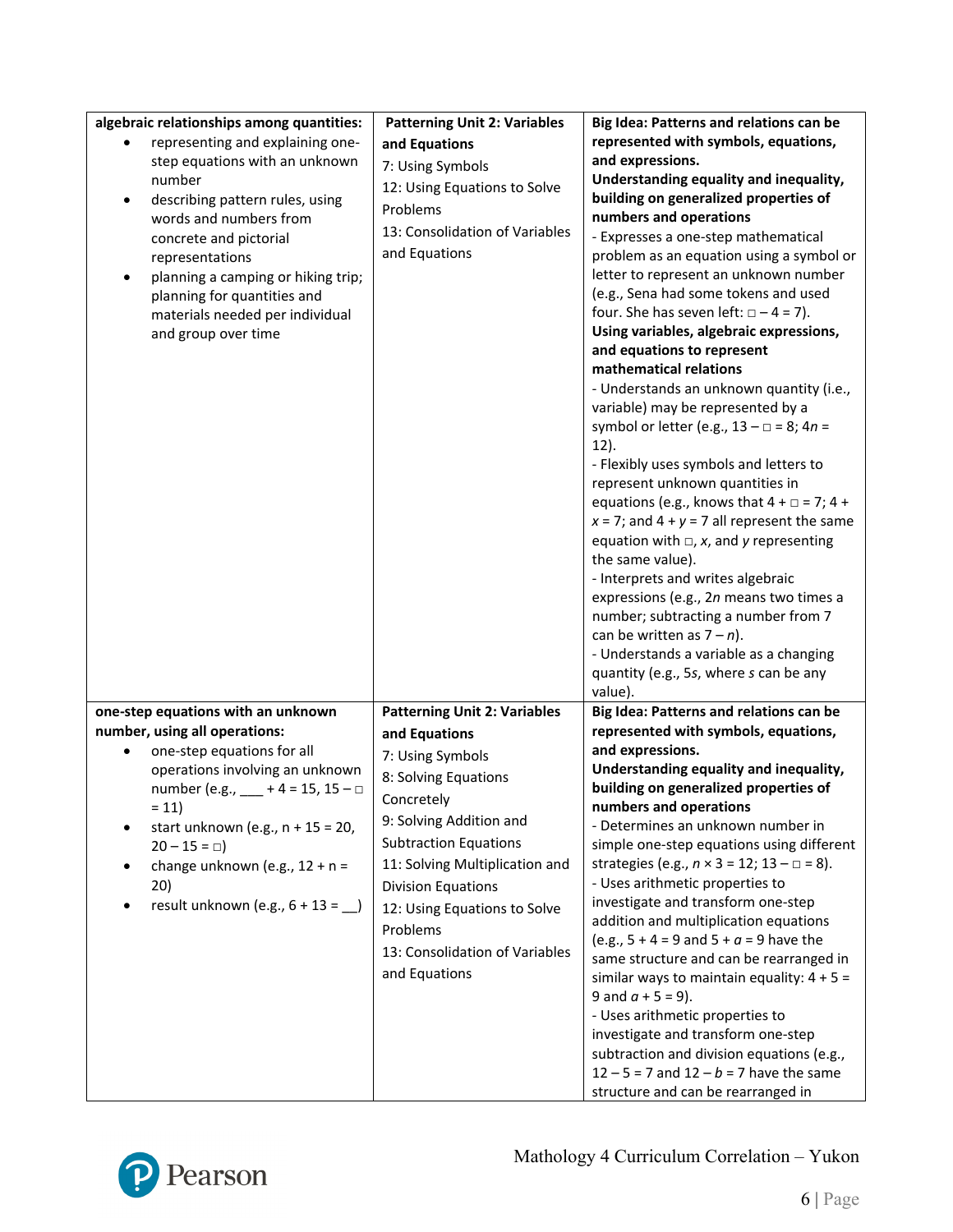|                                                                                                                                                                                                                                                                                                                                                                                                                                                                                                                                                                 |                                                                                                                                                                                       | similar ways to maintain equality: $12 - 7$<br>$= 5$ and $12 - 7 = b$ ).                                                                                                                                                                                                                                                                                                                                                                                          |
|-----------------------------------------------------------------------------------------------------------------------------------------------------------------------------------------------------------------------------------------------------------------------------------------------------------------------------------------------------------------------------------------------------------------------------------------------------------------------------------------------------------------------------------------------------------------|---------------------------------------------------------------------------------------------------------------------------------------------------------------------------------------|-------------------------------------------------------------------------------------------------------------------------------------------------------------------------------------------------------------------------------------------------------------------------------------------------------------------------------------------------------------------------------------------------------------------------------------------------------------------|
| how to tell time with analog and digital<br>clocks, using 12- and 24-hour clocks:<br>understanding how to tell time<br>with analog and digital clocks,<br>using 12- and 24-hour clocks<br>understanding the concept of<br>a.m. and p.m.<br>understanding the number of<br>$\bullet$<br>minutes in an hour<br>understanding the concept of<br>using a circle and of using<br>fractions in telling time (e.g., half<br>past, quarter to)<br>telling time in five-minute<br>intervals<br>telling time to the nearest minute<br>First Peoples use of number in<br>٠ | <b>Measurement Unit 3: Time</b><br>12: Exploring Time<br>13: Telling Time in One- and<br>Five-Minute Intervals<br>14: Telling Time on a 24-Hour<br>Clock<br>18: Consolidation of Time | Big Idea: Assigning a unit to a<br>continuous attribute allows us to<br>measure and make comparisons.<br>Selecting and using units to estimate,<br>measure, construct, and make<br>comparisons<br>- Reads and records time (i.e., digital and<br>analogue) and calendar dates.<br><b>Understanding relationships among</b><br>measured units<br>- Understands relationship among<br>different measures of time (e.g., seconds,<br>minutes, hours, days, decades). |
| time and seasons, represented by<br>seasonal cycles and moon cycles<br>(e.g., how position of sun, moon,<br>and stars is used to determine<br>times for traditional activities,<br>navigation)<br>regular and irregular polygons:                                                                                                                                                                                                                                                                                                                               | <b>Geometry Unit 1B: 2-D</b>                                                                                                                                                          | Big Idea: 2-D shapes and 3-D solids can                                                                                                                                                                                                                                                                                                                                                                                                                           |
| describing and sorting regular<br>and irregular polygons based on<br>multiple attributes<br>investigating polygons (polygons<br>٠<br>are closed shapes with similar<br>attributes)<br>Yup'ik border patterns                                                                                                                                                                                                                                                                                                                                                    | <b>Shapes and Angles</b><br>3: Investigating Polygons<br>5: Consolidation of 2-D Shapes<br>and 3-D Solids                                                                             | be analyzed and classified in different<br>ways by their attributes.<br>Investigating geometric attributes and<br>properties of 2-D shapes and 3-D solids<br>- Sorts, describes, constructs, and<br>classifies polygons based on side<br>attributes (e.g., parallel, perpendicular,<br>regular/irregular).                                                                                                                                                        |
| perimeter of regular and irregular<br>shapes:<br>using geoboards and grids to<br>create, represent, measure, and<br>calculate perimeter                                                                                                                                                                                                                                                                                                                                                                                                                         | Measurement Unit 1: Length,<br>Perimeter, Area<br>3: Measuring the Perimeter of<br>Polygons<br>7: Consolidation of Length,<br>Perimeter, and Area                                     | Big Idea: Many things in our world (e.g.,<br>objects, spaces, events) have attributes<br>that can be measured and compared.<br>Selecting and using units to estimate,<br>measure, construct, and make<br>comparisons<br>- Measures, constructs, and estimates<br>perimeter and area of regular and<br>irregular polygons.                                                                                                                                         |
| line symmetry:<br>using concrete materials such as<br>pattern blocks to create designs<br>that have a mirror image within<br>them<br>First Peoples art, borders,<br>birchbark biting, canoe building                                                                                                                                                                                                                                                                                                                                                            | <b>Geometry Unit 1A: 2-D</b><br><b>Shapes and 3-D Solids</b><br>4: Understanding Line<br>Symmetry<br>5: Consolidation of 2-D Shapes<br>and 3-D Solids                                 | Big Ideas: 2-D shapes and 3-D solids can<br>be transformed in many ways and<br>analyzed for change.<br><b>Exploring symmetry to analyze 2-D</b><br>shapes and 3-D solids<br>- Draws and identifies lines of symmetry<br>(i.e., vertical, horizontal, diagonal,<br>oblique) in 2-D shapes and designs.                                                                                                                                                             |

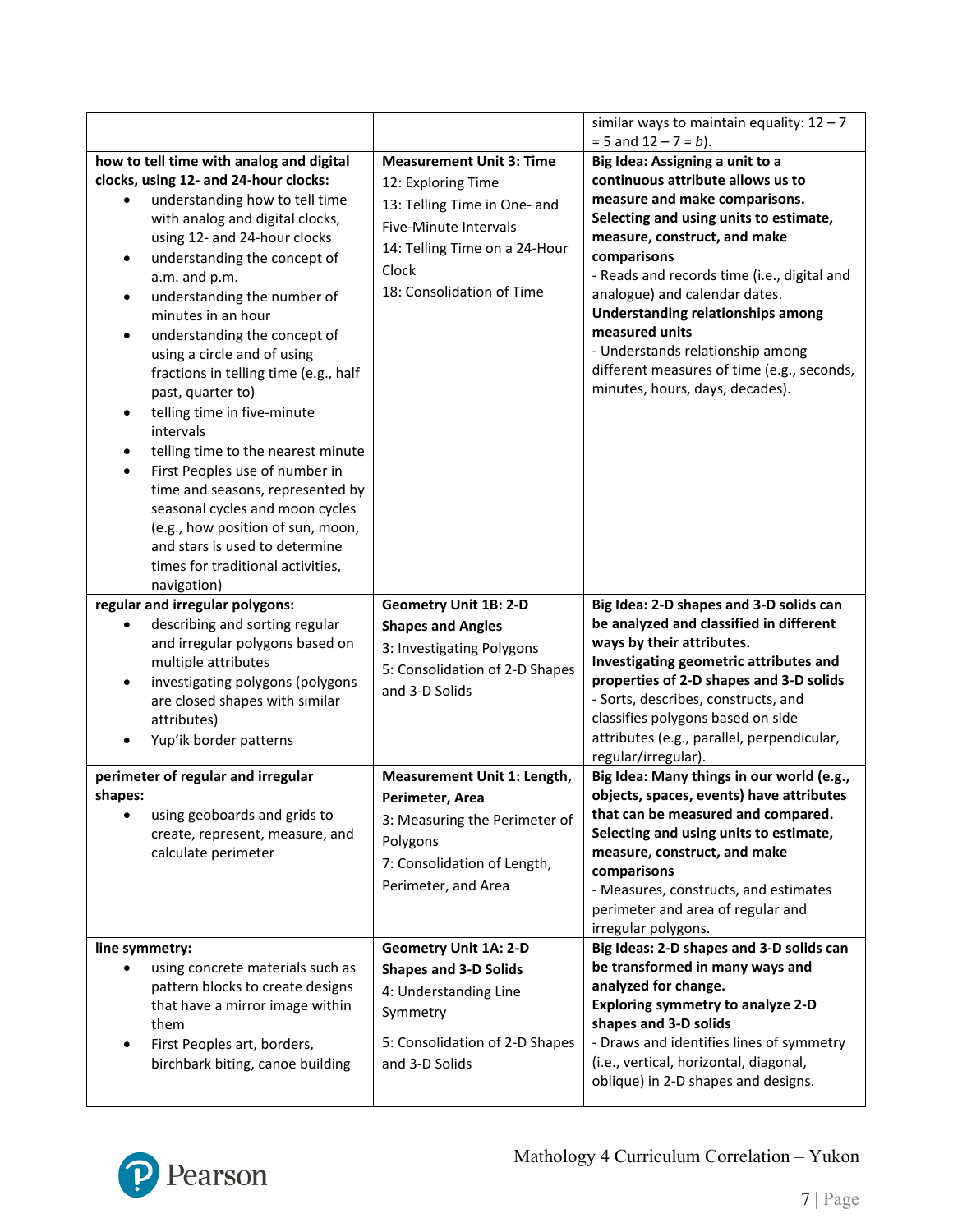| one-to-one correspondence and many-<br>to-one correspondence, using bar graphs                                                                                                                                                                                                               | Data Management Unit 1A:<br><b>Data Management</b>                                                                                                                                                                 | <b>Big Idea: Formulating questions,</b><br>collecting data, and consolidating data in                                                                                                                                                                                                                                                                                                                                                                                                                                                                                                                                                                                                                                                                                                                                                                                                                                                                                                                                                                                                       |
|----------------------------------------------------------------------------------------------------------------------------------------------------------------------------------------------------------------------------------------------------------------------------------------------|--------------------------------------------------------------------------------------------------------------------------------------------------------------------------------------------------------------------|---------------------------------------------------------------------------------------------------------------------------------------------------------------------------------------------------------------------------------------------------------------------------------------------------------------------------------------------------------------------------------------------------------------------------------------------------------------------------------------------------------------------------------------------------------------------------------------------------------------------------------------------------------------------------------------------------------------------------------------------------------------------------------------------------------------------------------------------------------------------------------------------------------------------------------------------------------------------------------------------------------------------------------------------------------------------------------------------|
| and pictographs:<br>many-to-one correspondence:<br>one symbol represents a group or<br>value (e.g., on a bar graph, one<br>square may represent five<br>cookies)                                                                                                                             | 1: Interpreting and Drawing<br>Pictographs<br>2: Interpreting and Drawing<br><b>Bar Graphs</b><br>3: Comparing Graphs<br>4: Consolidation of Data<br>Management                                                    | visual and graphical displays help us<br>understand, predict, and interpret<br>situations that involve uncertainty,<br>variability, and randomness.<br>Creating graphical displays of collected<br>data<br>- Represents data graphically using many-<br>to-one correspondence with appropriate<br>scales and intervals (e.g., each symbol on<br>pictograph represents 10 people).<br>Reading and interpreting data displays<br>and analyzing variability<br>- Reads and interprets data displays using<br>many-to-one correspondence.<br>Drawing conclusions by making<br>inferences and justifying decisions based<br>on data collected.<br>- Draws conclusions based on data<br>presented.                                                                                                                                                                                                                                                                                                                                                                                                |
| probability experiments:<br>predicting single outcomes (e.g.,<br>when you spin using one spinner<br>and it lands on a single colour)<br>using spinners, rolling dice,<br>٠<br>pulling objects out of a bag<br>recording results using tallies<br>Dene/Kaska hand games, Lahal<br>stick games | <b>Data Management Unit 2A:</b><br>Probability<br>5: Describing Likelihood of<br>Outcomes<br>6: Predicting Outcomes<br>7: Conducting Experiments to<br><b>Check Predictions</b><br>9: Consolidation of Probability | <b>Big Idea: Formulating questions,</b><br>collecting data, and consolidating data in<br>visual and graphical displays help us<br>understand, predict, and interpret<br>situations that involve uncertainty,<br>variability, and randomness.<br>Collecting data and organizing it into<br>categories<br>- Records the results of multiple trials of<br>simple events.<br>Using the language and tools of chance<br>to describe and predict events<br>- Locates the likelihood of outcomes on a<br>vocabulary-based probability continuum<br>(e.g., impossible, unlikely, likely, certain).<br>- Distinguishes between equally likely<br>events (e.g., heads or tails on a fair coin)<br>and unequally likely events (e.g., spinner<br>with differently sized sections).<br>- Identifies the sample space of<br>independent events in an experiment<br>(e.g., flipping a cup, drawing a coloured<br>cube from a bag).<br>- Investigates and calculates the<br>experimental probability (i.e., relative<br>frequency) of simple events (e.g., 3 heads<br>in 5 coin tosses is $\frac{3}{5}$ ). |
| financial literacy - monetary calculations,<br>including making change with amounts to<br>\$100 and making simple financial                                                                                                                                                                  | <b>Number Unit 8: Financial</b><br>Literacy                                                                                                                                                                        | Big Idea: Quantities and numbers can be<br>operated on to determine how many<br>and how much.                                                                                                                                                                                                                                                                                                                                                                                                                                                                                                                                                                                                                                                                                                                                                                                                                                                                                                                                                                                               |
| decisions                                                                                                                                                                                                                                                                                    |                                                                                                                                                                                                                    |                                                                                                                                                                                                                                                                                                                                                                                                                                                                                                                                                                                                                                                                                                                                                                                                                                                                                                                                                                                                                                                                                             |